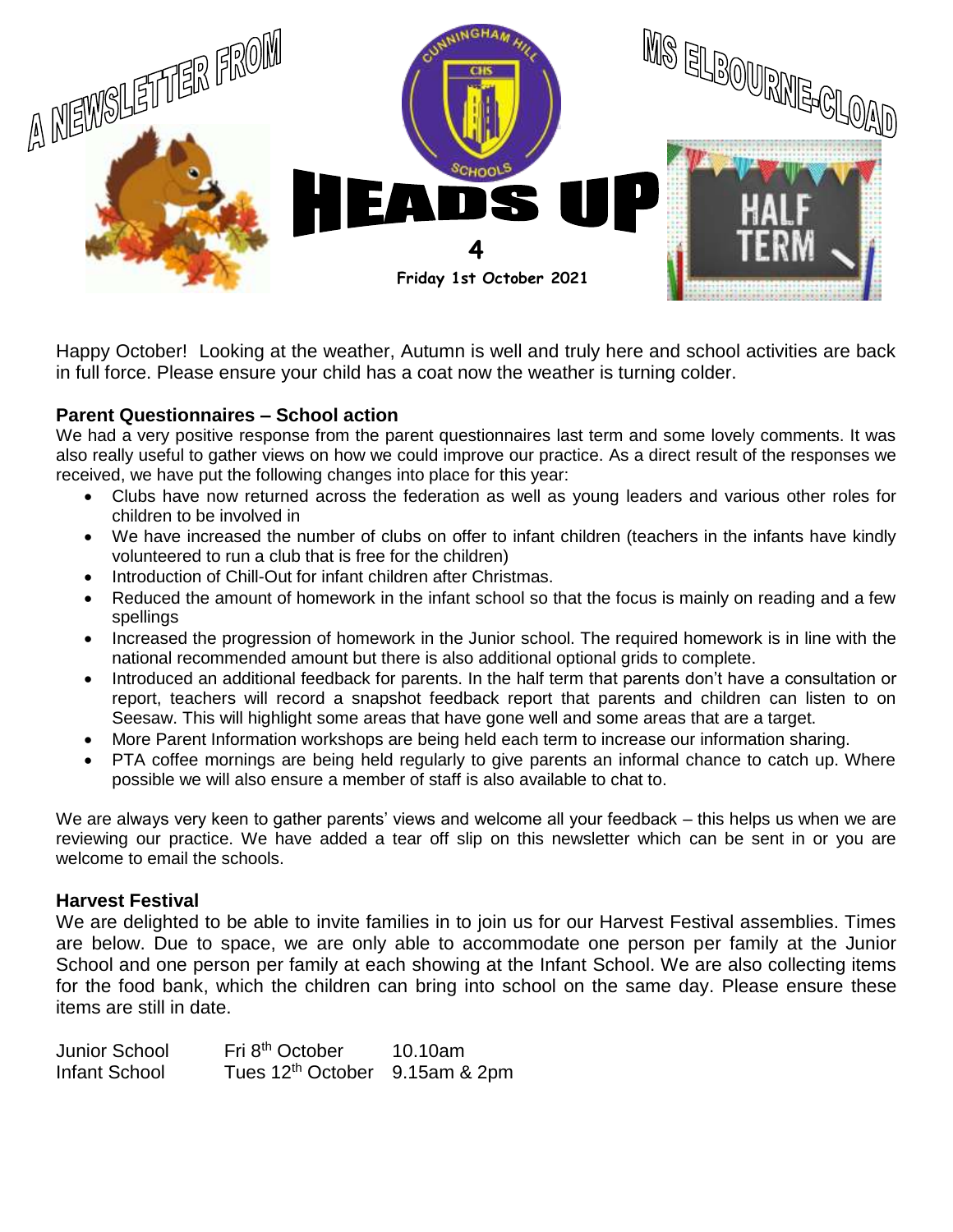## **Parent Consultations**

Following the questionnaire sent out to parents overall 79% of you would prefer face to face meetings. These will be taking place on Tuesday 19<sup>th</sup> and Wednesday 20<sup>th</sup> October. Further details will follow with timings and how to make an appointment.

## **Absence**

Reporting an absence is an imperative part of our safeguarding. If your son/daughter is unwell or will not be attending school, you must let us know **by 9am** giving details for their absence. You can leave a voicemail if the office is not open, or if you are unable to telephone then please send an email.

The national expectation for pupil attendance is 97% or higher over the year. We already have a number of children who have had repeated weekly absences and this has a detrimental impact on their ability to catch up with learning. This is especially important for children who had disrupted learning over the last 2 academic years. Please see the flyer at the end of the newsletter for the impact of low attendance on children's outcomes.

## **Additional Occasional Day**

We have now had confirmation that schools will be able to take an additional Occasional Day in 2022 (for the Queens Platinum Jubilee). This will be Monday  $6<sup>th</sup>$  June 2022 for the Cunningham Hill Schools.

## **Parent Permissions / Online Safety**

We like to share as much of our school life as we can with families be that via Tapestry, Seesaw and Facebook/Twitter. If we do not know your preferences on photo inclusion, etc, then we cannot include your son/daughter, so please ensure you update your Parental Permissions form on your Parentmail (Juniors).

We have also sent home the updated online safety agreement (Junior & Y2) which we would like all parents/carers to read through and discuss with your child. Once you have discussed the agreement, please return it no later than Friday 8 October.

*-----------------------------------------------------------------------*

PARENT FEEDBACK

NAME : (Optional but helpful if you would like a reply or explanation)

COMPLIMENTS:

COMMENTS/SUGGESTIONS:

*If you would rather send feedback via email please do so via admin@cunninghamhill.herts.sch.uk*